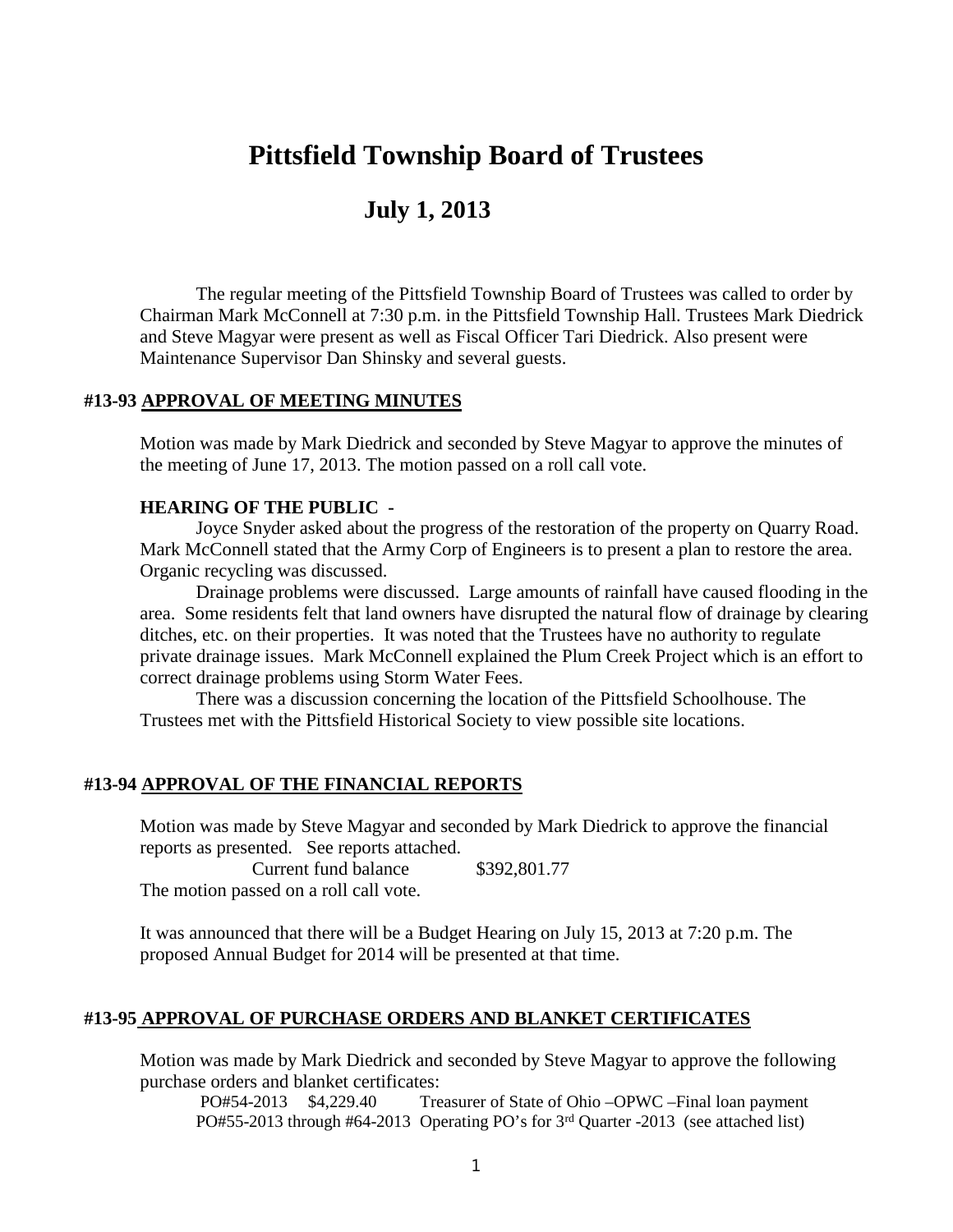BC#15-2013 through #20-2013 Operating Blanket Certificates -3rd Qtr.2013 (see list) PO#65-2013 \$257.06 Lewis Plumbing – Repair of Air Conditioner-Townhall PO#66-2013 \$500.00 Cargill, Inc. – storage of contracted salt PO#67-2013 \$600.00 Dan Shinsky – reimburse health insurance-Aug/Sept

The motion passed on a roll call vote.

#### **#13-96 APPROVAL OF CURRENT BILLS AND EXPENSES**

Motion was made by Mark Diedrick and seconded by Steve Magyar to approve the following:

Warrants #9218 through #9230 Totaling \$7,851.12 The motion passed on a roll call vote.

### **MEETING REPORTS**

LCTA - June 20 – Steve Magyar

### **OLD BUSINESS –**

Mark McConnell gave an update on the Trash Consortium. They are currently sending out contracts for bids. These bids will be opened in September and the services will begin in January 2014.

It was announced that the Pittsfield Historical Society will be having their annual potluck picnic on July 11, 2013 at the Pittsfield Park. All are invited to attend.

### **ZONING BUSINESS** –

It was reported that there will be a Public Hearing to review the proposed Zoning Resolutions on Monday, July 15, 2013 at 8:00 p.m.

### **ROAD AND MAINTENANCE REPORT –**

Dan Shinsky reported that he has been mowing the roadsides. The OPWC Project is ready to begin as soon as the "Proceed" letter is received by us.

### **#13-97 ADJOURNMENT**

Motion was made by Mark Diedrick and seconded by Steve Magyar to adjourn the meeting at 8:30 p.m. The motion passed on a voice vote.